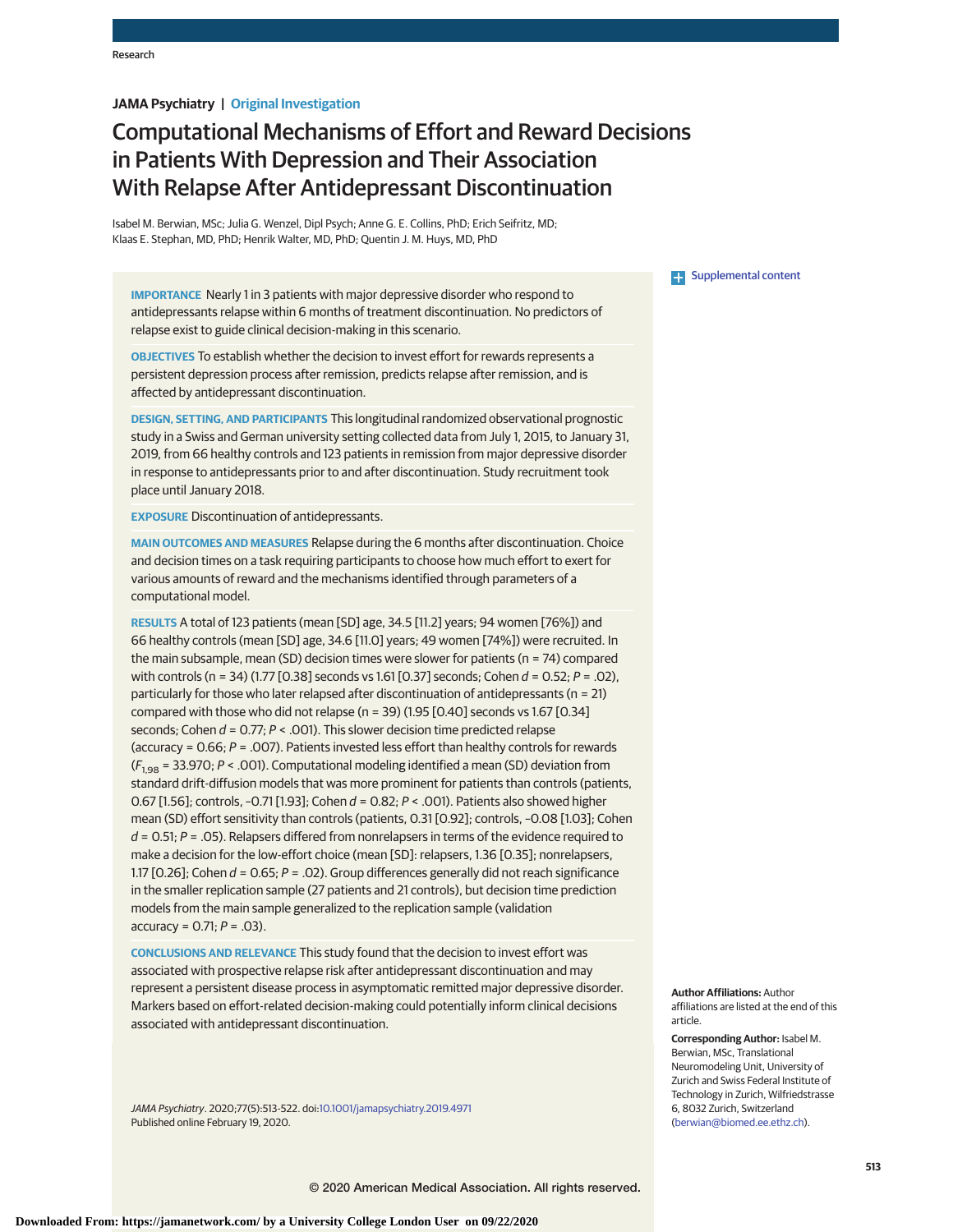chieving remission is only the first step in the treat-<br>ment of major depressive disorder; too often, an ini-<br>tially successful treatment is followed by a relapse. Ma-<br>ior depressive disorder often takes a chronic relapsin ment of major depressive disorder; too often, an inijor depressive disorder often takes a chronic relapsingremitting course; hence, maintenance of remission requires dedicated attention. Relapse rates after antidepressant discontinuation are very high, with approximately 1 in 3 patients experiencing another depressive episode within 6 months.<sup>1</sup> Current guidelines make explicit recommendations to continue treatment after the initial response, $2,3$  but, to our knowledge, no established predictors of relapse after antidepressant discontinuation exist,<sup>4</sup> nor are the mechanisms underlying discontinuation known. Furthermore, recommendations about the length of maintenance treatment are based on assumptions about the natural course of depressive episodes<sup>5</sup> and studies investigating the risk of relapse irrespective of treatment.<sup>6</sup> The evidence about whether a longer treatment course reduces the risk of relapse after antidepressant discontinuation and whether patients with more depressive episodes benefit from longer treatment is ambiguous.<sup>7-9</sup>

A perception of decreased energy or increased fatigue is a core symptom of depression in the World Health Organization International Classification of Diseases, $10,11$  and its absence has a high negative predictive value for a diagnosis of depression.<sup>12</sup> The decision to expend effort to obtain rewards also appears to be a robust feature of depression; patients with current depression,with subsyndromal symptoms, in their first episode of depression, and in remission all show a reduced willingness to expend effort for reward.13-16 Expending effort to obtain rewards is also central to psychotherapeutic interventions such as behavioral activation<sup>17</sup>; decisions about effort are known to be associated with neurotransmitters such as serotonin and dopamine<sup>18,19</sup> and with antidepressants.<sup>20</sup> As such, decisions about effort may well play an important role in the long-term course of depression and particularly in relapses after antidepressant discontinuation. Neurobiological and psychological theories, as well as diagnostic systems, have emphasized the role of reward processing, suggesting that effort investment is reduced in individuals with depression because the resulting reward experience is impaired.21-24 However, although self-reports of anhedonia can reliably be elicited in several ways, human studies have shown equivocal impairments in actual reward experience, $25-27$  and it remains unclear whether alterations in the tradeoffs between reward and effort arise from a change in the experience of rewards or efforts or from changes in how they are anticipated.

The AIDA study (Antidepressiva Absetzstudie), a longitudinal observational study, was designed to identify predictors of relapse after antidepressant discontinuation, investigate the mechanisms underlying relapse after antidepressant discontinuation, and cross-sectionally compare healthy controls with patients whose depression was in remission but who were still taking antidepressants. We report findings using an effort task in which participants had to choose how much effort in terms of repeated button presses to invest for varying levels of reward. We used detailed generative computational models of choice and decision time, with extensive validation to disentangle the cognitive processes associated with

## **Key Points**

**Question** Do decisions about trading effort for reward differentiate patients whose depression is in remission and who are still taking medication from controls, and are these decisions associated with relapse after stopping medication?

**Findings** This prognostic study found that patients whose depression was in remission but who still took medication were more sensitive to effort. These patients took longer to make these decisions, which was predictive of the risk of relapse after stopping antidepressants.

**Meaning** Even when their depression is in remission, patients taking antidepressant medications show characteristic differences in how they trade rewards for effort, and these differences might be a clinically useful predictor of relapse if medication is discontinued.

depression, with discontinuing antidepressant medication, and with the risk of a subsequent relapse.We hypothesized a priori that patients—in particular, those who would go on to experience relapse—would choose high-effort options less, would press buttons more slowly, and would take longer to reach decisions.

# Methods

# Study Design

After a telephone screening, suitable participants were invited to an in-person baseline assessment to determine inclusion based on clinical interviews with trained staff (including I.M.B., J.G.W, and Q.J.M.H.). Participants were then randomized (Figure 1A). In group 1W2, the first main assessment (MA1) preceded gradual discontinuation of antidepressants during a period of up to 18 weeks and was followed by a second main assessment (MA2). In group 12W, both main assessments occurred before discontinuation of antidepressants. Participants were followed up for 6 months to assess relapse. Healthy controls matched for age, sex, and educational level underwent a telephone screening, a baseline assessment, and the MA1. Participants performed the physi-cal effort task (eFigure 1 in the [Supplement\)](https://jamanetwork.com/journals/jama/fullarticle/10.1001/jamapsychiatry.2019.4971?utm_campaign=articlePDF%26utm_medium=articlePDFlink%26utm_source=articlePDF%26utm_content=jamapsychiatry.2019.4971)<sup>28</sup> and underwent self-rated and observer-rated reports (eAppendix 1 in the [Supplement\)](https://jamanetwork.com/journals/jama/fullarticle/10.1001/jamapsychiatry.2019.4971?utm_campaign=articlePDF%26utm_medium=articlePDFlink%26utm_source=articlePDF%26utm_content=jamapsychiatry.2019.4971) during each main assessment. Study data were collected between July 1, 2015, and January 31, 2019. Study recruitment took place until January 2018. All participants provided informed written consent and received monetary compensation for their participation. Ethical approval for the study was obtained from the cantonal ethics commission Zurich and the ethics commission at the Campus Charité-Mitte, and procedures were in accordance with the Declaration of Helsinki.29

## **Participants**

We recruited participants who had experienced 1 severe depressive episode<sup>30</sup> or multiple depressive episodes, had initiated antidepressant treatment during the last depressive episode and now achieved stable remission, and had reached the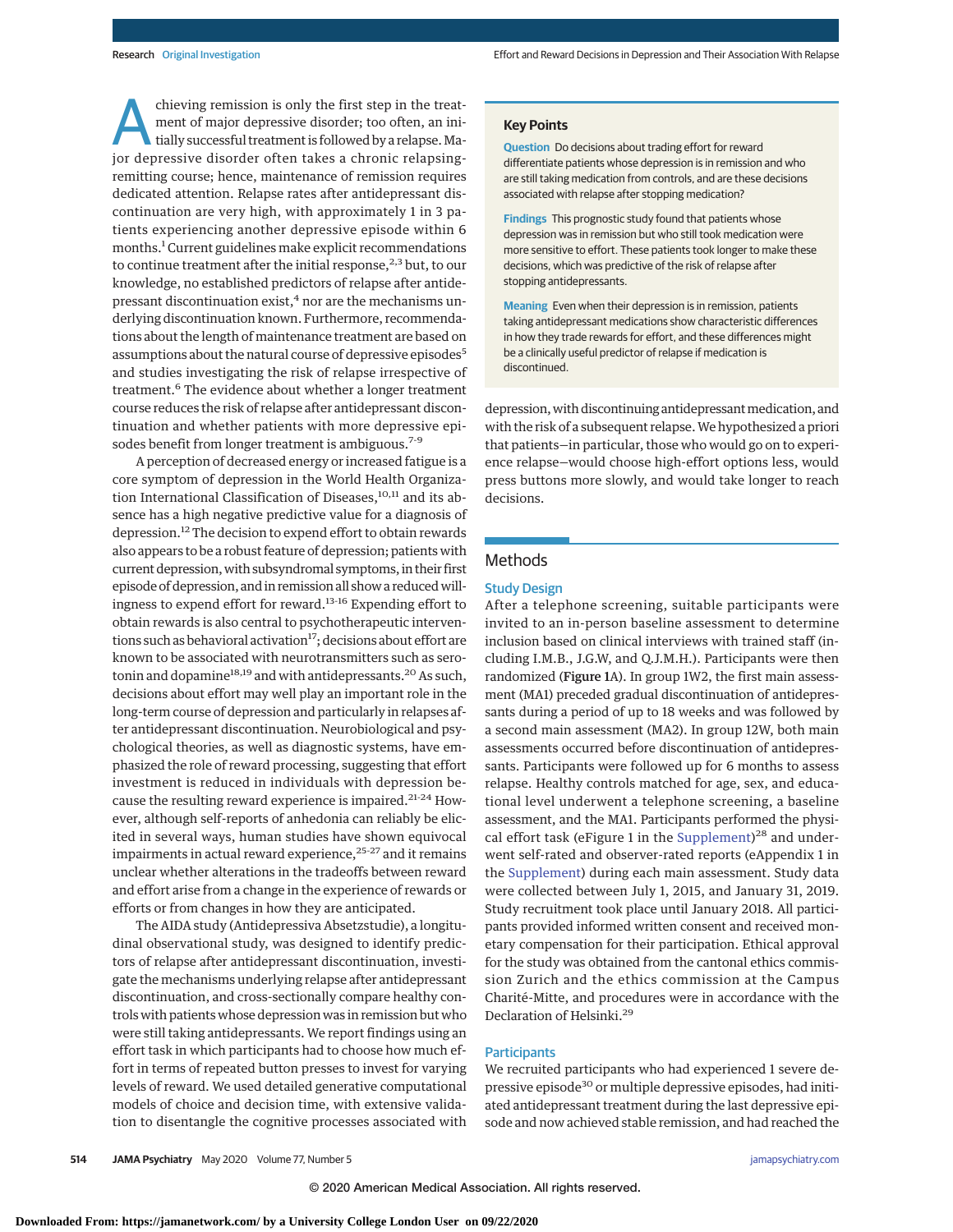follow-up

without relapse

#### Figure 1. Study Design, Task, and Computational Model **85** Patients with depression in remission taking ADM **21** Patients relapsed during **39** Patients finished study **40** Matched healthy controls **A** Study design M<sub>A1</sub> M<sub>A1</sub> M<sub>A2</sub> MA<sub>2</sub> M<sub>A1</sub> **34 41 28 36** Discontinuation Waiting Patients vs healthy controls Effect of discontinuation Follow-up Discontinuation **Follow-up B** Computational model



Study design. Patients with depression in remission taking antidepressant medication (ADM) and matched healthy controls were included in the study and assessed during main assessment 1 (MA1). Group differences between patients and healthy controls at MA1 indicate an association of disease persisting into medicated remission. Patients were randomized to either discontinue their medication prior to the second main assessment (MA2; group 1W2 [where W represents withdrawal]) or wait for a period of similar length and discontinue after MA2 (group 12W). Differences in changes between MA1 and MA2 in the 2 separate groups were investigated to gain an understanding of the consequences of discontinuation. After discontinuation, all patients entered the follow-up period of 6 months; some patients had a relapse during this period, while other patients finished this period without relapse. Comparing performance at MA1 between patients who relapsed and patients who did not

relapse during follow-up provides information on differences between these patient subgroups and allowed for the identification of predictors of relapse after antidepressant discontinuation. The numbers indicate how many participants in the main sample were assessed at each stage. B, Computational model. The drift rate ( $v_t$ ) of the drift-diffusion model (DDM) depended on a weighted sum of effort (number of button presses) and reward for each of the 2 presented options. Parameters were individually fitted to provide measures of individual reward sensitivity ( $β_{rew}$ ), effort sensitivity ( $β_{eff}$ ), and a deviation from standard DDMs, implemented as a probability (pswitch) that allowed participants to choose the low-effort choice for small high-reward option (ie, 3 and 4) through an additional process. Further individually adjusted parameters were starting point ( $S_0$ ), nondecision time ( $\tau_{nd}$ ), starting boundary (b), and linear boundary scaling over trials ( $\beta_{\text{scale}}$ ).

decision to discontinue their medication independently from and prior to study participation. See eAppendix 1 in the [Supplement](https://jamanetwork.com/journals/jama/fullarticle/10.1001/jamapsychiatry.2019.4971?utm_campaign=articlePDF%26utm_medium=articlePDFlink%26utm_source=articlePDF%26utm_content=jamapsychiatry.2019.4971) for detailed inclusion and exclusion criteria. In the present analyses, the sample from Zurich, Switzerland, is the main sample, and the sample from Berlin, Germany, is the replication sample.

## Follow-up Procedure

After antidepressant discontinuation was completed, patients were contacted for telephone assessments at weeks 1,

2, 4, 6, 8, 12, 16, and 21 to assess relapse status. If core symptoms of depression were identified in the telephone interview, participants were invited to an in-person interview and relapse was assessed using the Structured Clinical Interview for *DSM-IV-TR*. <sup>31</sup> If patients fulfilled the criteria for a major depressive episode, they were categorized as having relapsed, underwent the final assessment, exited the study, and rereferred to their treating physician. If no relapse occurred during the 6-month follow-up period, the final assessment took place in week 26.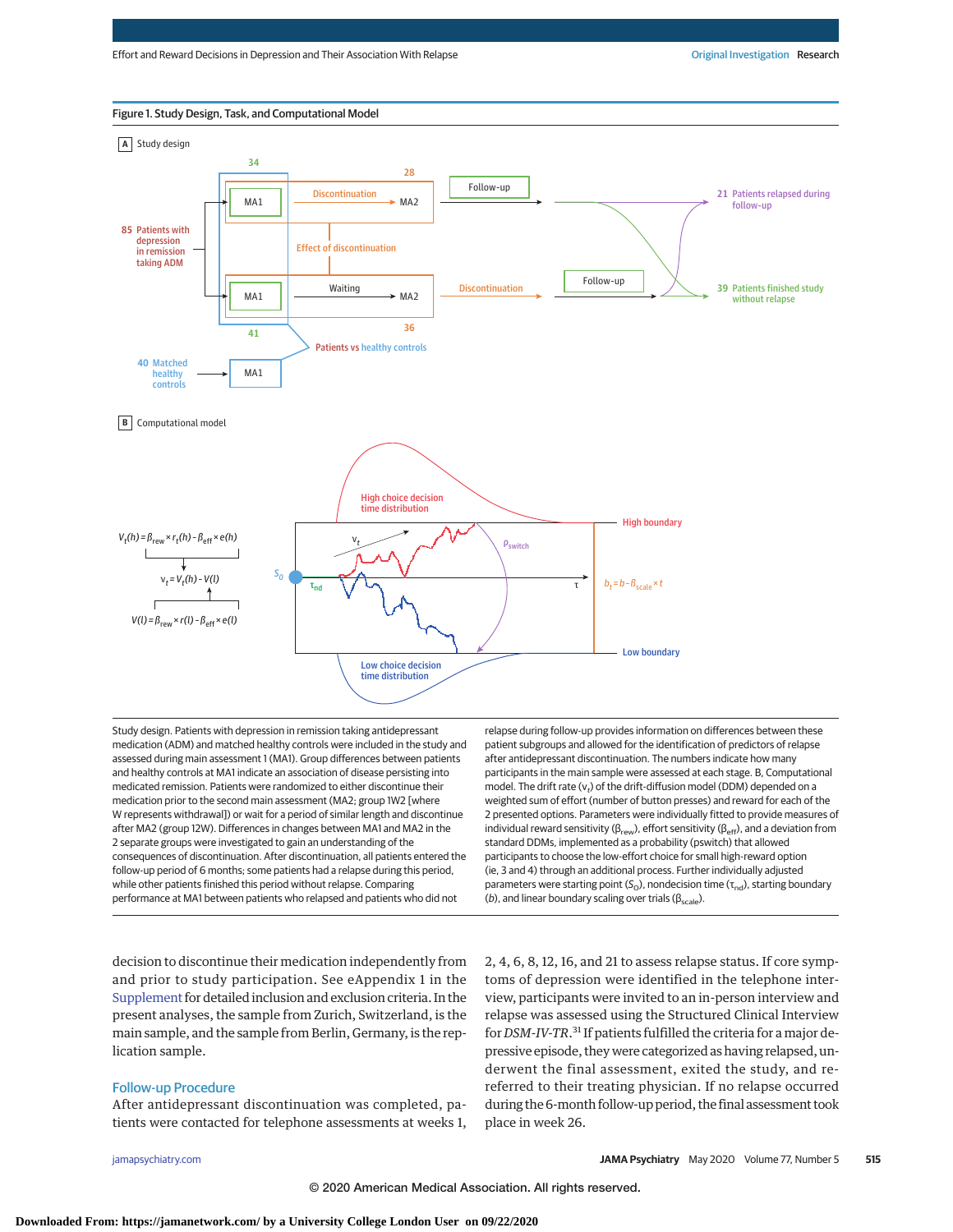#### Statistical Analysis

#### Data Analyses

The fraction of high-effort choices, the mean effort execution time (the mean time between button presses), and the mean decision time (time to first button press) were subjected to mixed-design analyses of variance. Main effects were 1-sided in accordance with the directions stated in the hypotheses in our a priori analysis plan (available at [https://](https://gitlab.ethz.ch/tnu/analysis-plans/aidaz_analysis_plan_effort_task) [gitlab.ethz.ch/tnu/analysis-plans/aidaz\\_analysis\\_plan\\_effort\\_](https://gitlab.ethz.ch/tnu/analysis-plans/aidaz_analysis_plan_effort_task) [task\)](https://gitlab.ethz.ch/tnu/analysis-plans/aidaz_analysis_plan_effort_task). We corrected for the 3 main outcome measures using Bonferroni correction and, accordingly, set the required significance level to α = .017. See eAppendix 1 in the [Supplement](https://jamanetwork.com/journals/jama/fullarticle/10.1001/jamapsychiatry.2019.4971?utm_campaign=articlePDF%26utm_medium=articlePDFlink%26utm_source=articlePDF%26utm_content=jamapsychiatry.2019.4971) for more details.

## Computational Modeling

To quantitatively evaluate themechanisms associatedwith participants' behavior in the task, we built and fitted a range of generative computational models representing putative computations during the task. Building such models allows for the identification of the computations required to produce the observed behavioral patterns in a holistic manner. The parameters in such models have an explicit mechanistic meaning in terms of their role in the model. The final model is depicted and described in Figure 1B. This is an augmented version of analytical drift-diffusion models  $(DDMs)^{32}$  in which the drift rate is determined by the difference between the high-value and the low-value option. Parameters were fitted with an empirical hierarchical bayesian procedure based on an expectation-maximization algorithm.<sup>33</sup> We further ensured that all components of the model were necessary by quantitatively comparing it with reduced model versions.<sup>34</sup> See eAppendix 1 in the [Supplement](https://jamanetwork.com/journals/jama/fullarticle/10.1001/jamapsychiatry.2019.4971?utm_campaign=articlePDF%26utm_medium=articlePDFlink%26utm_source=articlePDF%26utm_content=jamapsychiatry.2019.4971) for detailed model formulation, fitting, model recovery, parameter recovery, and model comparison methods. Parameters were compared between groups using 2-sample *t* tests.

## Prediction Analyses

We fitted logistic regressions nested in a leave-one-out crossvalidation for each variable that differed significantly between relapsers and nonrelapsers. Group membership of the left-out participant was predicted using parameter estimates (regression weights and optimized threshold) obtained from the participants included in the fit. The significance of the balanced accuracy was assessed using a binomial test comparing with 0.5.

#### Replication Analyses

Replication findings were considered significant at  $\alpha$  = .05 in the same direction as the effect in the main sample. To validate the predictive accuracy obtained in the main sample, the replication sample was used as a left-out validation sample, and the parameters from the main sample were applied to it. To verify the nature of the mechanisms at play, the complete model validation procedure was independently repeated in the replication sample. For parameter estimation in the replication sample, we applied maximum a posteriori estimation using the hyperparameters estimated in the main sample.

#### Missing Data

Complete-case analyses were supplemented by Cox proportional hazards intention-to-treat regressions including patients who dropped out after MA1 (eAppendix 1 in the [Supplement\)](https://jamanetwork.com/journals/jama/fullarticle/10.1001/jamapsychiatry.2019.4971?utm_campaign=articlePDF%26utm_medium=articlePDFlink%26utm_source=articlePDF%26utm_content=jamapsychiatry.2019.4971).

# **Results**

## **Participants**

The main Zurich sample contained 74 patients and 34 matched healthy controls. A total of 63 patients (85%) participated in MA2, including 28 (44%) who were not taking medication after discontinuation in group 1W2 and 35 (56%) who were taking medication prior to discontinuation in group 12W (eFigure 2 in the [Supplement\)](https://jamanetwork.com/journals/jama/fullarticle/10.1001/jamapsychiatry.2019.4971?utm_campaign=articlePDF%26utm_medium=articlePDFlink%26utm_source=articlePDF%26utm_content=jamapsychiatry.2019.4971). The Berlin replication sample contained 27 patients and 21 healthy controls. A total of 25 patients (93%) were reassessed at MA2. Of these, 14 (56%) were reassessed after discontinuation and 11 (44%) were reassessed prior to discontinuation (eFigure 3 in the [Supple](https://jamanetwork.com/journals/jama/fullarticle/10.1001/jamapsychiatry.2019.4971?utm_campaign=articlePDF%26utm_medium=articlePDFlink%26utm_source=articlePDF%26utm_content=jamapsychiatry.2019.4971)[ment\)](https://jamanetwork.com/journals/jama/fullarticle/10.1001/jamapsychiatry.2019.4971?utm_campaign=articlePDF%26utm_medium=articlePDFlink%26utm_source=articlePDF%26utm_content=jamapsychiatry.2019.4971). There were no significant differences in terms of demographic, neuropsychological, or clinical measures between patients who did and patients who did not relapse during the follow-up period in either the complete-case or intention-totreat analyses (Table  $1^{26,35\cdot39}$ ; eTable 2 in the [Supplement\)](https://jamanetwork.com/journals/jama/fullarticle/10.1001/jamapsychiatry.2019.4971?utm_campaign=articlePDF%26utm_medium=articlePDFlink%26utm_source=articlePDF%26utm_content=jamapsychiatry.2019.4971). Demographic, neuropsychological, and clinical measures of the replication sample are shown in eTable 1 in the [Supplement](https://jamanetwork.com/journals/jama/fullarticle/10.1001/jamapsychiatry.2019.4971?utm_campaign=articlePDF%26utm_medium=articlePDFlink%26utm_source=articlePDF%26utm_content=jamapsychiatry.2019.4971) and discussed in eAppendix 2 in the [Supplement.](https://jamanetwork.com/journals/jama/fullarticle/10.1001/jamapsychiatry.2019.4971?utm_campaign=articlePDF%26utm_medium=articlePDFlink%26utm_source=articlePDF%26utm_content=jamapsychiatry.2019.4971)

## Behavioral Results

The decision to invest effort for reward distinguished patients with depression in remission who were still taking antidepressants from healthy controls and distinguished prospective relapsers from nonrelapsers. Patients chose the high-effort option less often than did controls ( $F_{1,98}$  = 33.970; *P* < .001), particularly when it yielded low rewards (interaction:  $F_{4,392}$  = 9.867;  $P <$  .001). Patients were also slower than healthy controls in reaching a decision  $(F_{1,103} = 6.128; P = .02)$ , particularly when choosing the high-effort option  $(F<sub>1.45</sub> = 3.875)$ ; *P* = .06; low effort, *F*1,27 = 0.325; *P* = .57). Patients who relapsed were slower to decide than those who did not relapse (*F*1,57 = 13.079; *P* < .001; see Figure 2 and Table 2 for results of choices and decision times in all groups).

The groups did not differ in the vigor with which they executed the effortful behavior (the button press rate). Among those who went on to relapse, however, discontinuation of antidepressants reduced vigor numerically only  $(F_{1,25} = 3.914;$ *P* = .06; see eFigure 4A in the [Supplement\)](https://jamanetwork.com/journals/jama/fullarticle/10.1001/jamapsychiatry.2019.4971?utm_campaign=articlePDF%26utm_medium=articlePDFlink%26utm_source=articlePDF%26utm_content=jamapsychiatry.2019.4971). Linear mixedeffects analyses replicated this pattern of findings (see eTable 3 and eAppendix 2 in the [Supplement\)](https://jamanetwork.com/journals/jama/fullarticle/10.1001/jamapsychiatry.2019.4971?utm_campaign=articlePDF%26utm_medium=articlePDFlink%26utm_source=articlePDF%26utm_content=jamapsychiatry.2019.4971). Split-half reliability and test-retest reliability for all behavioral variables were high and moderate, respectively (see eTable 6 and eAppendix 2 in the [Supplement\)](https://jamanetwork.com/journals/jama/fullarticle/10.1001/jamapsychiatry.2019.4971?utm_campaign=articlePDF%26utm_medium=articlePDFlink%26utm_source=articlePDF%26utm_content=jamapsychiatry.2019.4971).

## Computational Modeling

## Model Building and Selection

To identify the cognitive mechanisms underlying the choice differences, we used computational modeling, fitting DDMs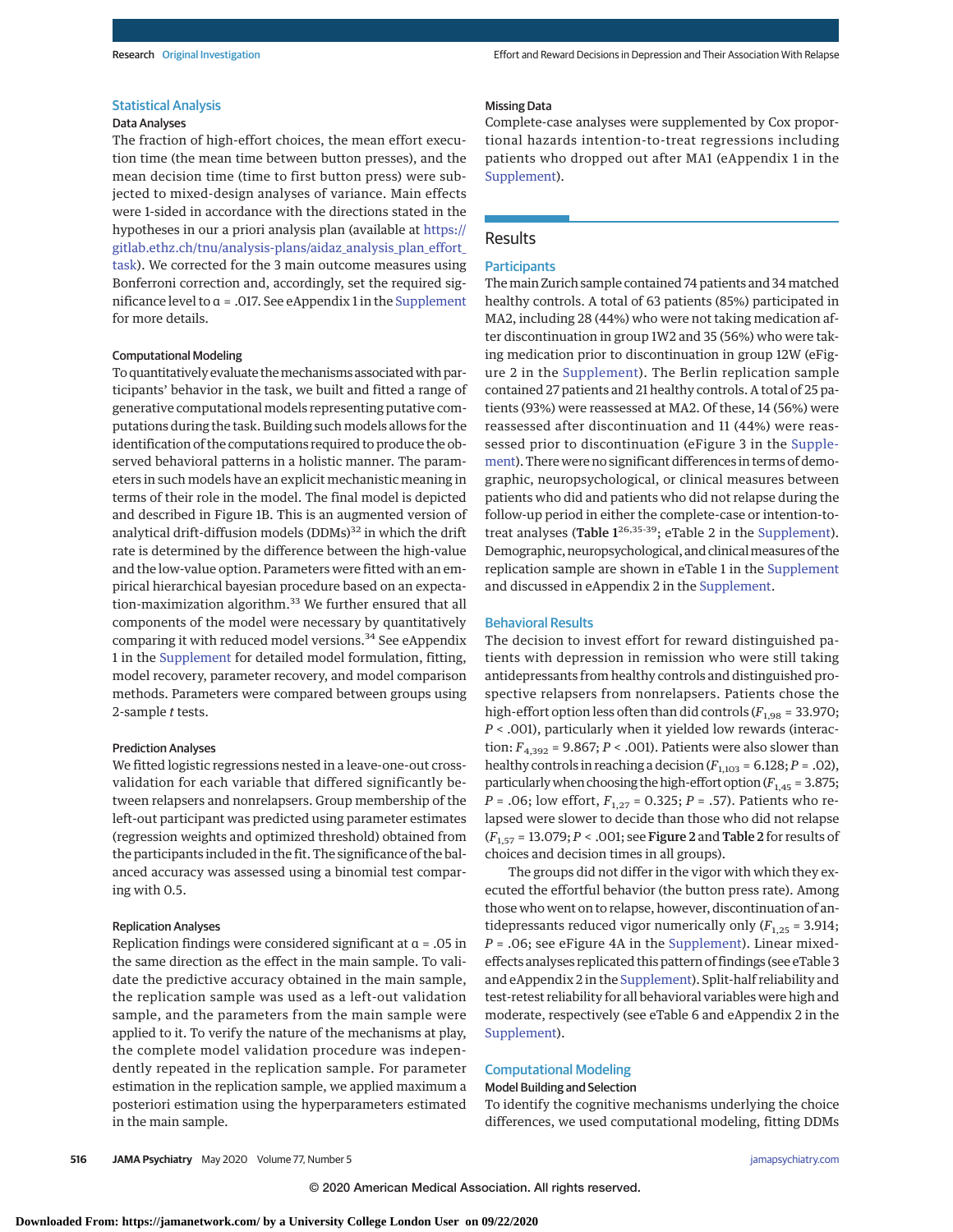|                                                | Patients vs HC                |                         |           | <b>Relapsers vs Nonrelapsers</b> |                                   |         |
|------------------------------------------------|-------------------------------|-------------------------|-----------|----------------------------------|-----------------------------------|---------|
| Variable                                       | <b>Patients</b><br>$(n = 74)$ | <b>HC</b><br>$(n = 34)$ | P Value   | Relapsers<br>$(n = 21)$          | <b>Nonrelapsers</b><br>$(n = 39)$ | P Value |
| Demographics                                   |                               |                         |           |                                  |                                   |         |
| Age, mean (SD), y                              | 34.1(10.7)                    | 32.3(10.2)              | .40       | 35.2(9.5)                        | 32.9(11.1)                        | .42     |
| Male sex, No. (%)                              | 17(23)                        | 12(35)                  | .18       | 5(24)                            | 9(23)                             | .95     |
| Neuropsychology scores, mean (SD)              |                               |                         |           |                                  |                                   |         |
| Intelligence <sup>a</sup>                      | 27.6(4.6)                     | 27.7(4.4)               | .91       | 28.7(3.7)                        | 27.5(4.9)                         | .33     |
| Working memory <sup>a</sup>                    | 6.9(2.1)                      | 8.0(3.8)                | .06       | 6.6(1.6)                         | 7.0(2.2)                          | .46     |
| Cognitive processing speed <sup>a</sup>        | 25.1(10.3)                    | 23.8(5.6)               | .49       | 23.8(8.7)                        | 24.0(6.8)                         | .92     |
| Executive function <sup>a</sup>                | 58.9 (16.2)                   | 58.3 (21.6)             | .87       | 56.4 (16.0)                      | 60.3(17.7)                        | .40     |
| Clinical measures, mean (SD)                   |                               |                         |           |                                  |                                   |         |
| No. of prior episodes                          | <b>NA</b>                     | <b>NA</b>               | <b>NA</b> | 2.9(2.0)                         | 2.6(1.6)                          | .61     |
| Residual depression <sup>a</sup>               | 3.15(2.9)                     | 0.65(1.2)               | < .001    | 2.0(2.5)                         | 3.4(2.7)                          | .06     |
| Disease severity <sup>b</sup>                  | <b>NA</b>                     | <b>NA</b>               | <b>NA</b> | 0.06(0.38)                       | $-0.01(0.36)$                     | .47     |
| Medication load <sup>b</sup>                   | <b>NA</b>                     | <b>NA</b>               | <b>NA</b> | 0.007(0.004)                     | 0.008(0.004)                      | .34     |
| Covariates of interest, mean (SD) <sup>a</sup> |                               |                         |           |                                  |                                   |         |
| Anticipatory pleasure                          | 4.3(0.6)                      | 4.4(0.6)                | .68       | 4.2(0.58)                        | 4.3(0.59)                         | .78     |
| Consummatory pleasure                          | 4.9(0.6)                      | 4.9(0.6)                | .82       | 4.9(0.56)                        | 5.0(0.62)                         | .30     |
| <b>Brooding</b>                                | 10.0(2.8)                     | 8.1(2.3)                | < .001    | 11.2(2.9)                        | 9.6(2.8)                          | .06     |

Table 1. Participant Characteristics for the Main Sample From Zurich

Abbreviations: HC, healthy controls; NA, not applicable.

<sup>a</sup> Determined as follows: intelligence, Mehrfachwahl Wortschatz Test<sup>35</sup>; working memory, digit span backward test from the Wechsler Adult Intelligence Scale<sup>36</sup>; cognitive processing speed, Trail Making Test A<sup>37</sup>; executive processing speed, Trail Making Test B<sup>37</sup>; residual depression, Inventory of Depressive Symptomatology-Clinician Rated<sup>38</sup>; anticipatory pleasure,

subscale of anticipatory pleasure of the Temporal Experience of Pleasure Scale<sup>26</sup>; consummatory pleasure, subscale of consummatory pleasure of the Temporal Experience of Pleasure Scale<sup>26</sup>; brooding, brooding subscale of the German version of the Response Style Questionnaire.<sup>39</sup>

<sup>b</sup> Computation of the variables is described in eAppendix 1 in the [Supplement.](https://jamanetwork.com/journals/jama/fullarticle/10.1001/jamapsychiatry.2019.4971?utm_campaign=articlePDF%26utm_medium=articlePDFlink%26utm_source=articlePDF%26utm_content=jamapsychiatry.2019.4971)

in which the drift rates depended on both the effort and the reward for each option such that increased difficulty with the choice led to smaller drift rates. In combination with a stringent model validation procedure (eAppendix 1 in the [Supplement\)](https://jamanetwork.com/journals/jama/fullarticle/10.1001/jamapsychiatry.2019.4971?utm_campaign=articlePDF%26utm_medium=articlePDFlink%26utm_source=articlePDF%26utm_content=jamapsychiatry.2019.4971), this modeling allowed us to parametrically measure the processes whereby effort was traded off against reward and the resulting valuations were turned into choices and decision times. In standard DDMs, fast mean decision times are associated with a large drift rate and/or a strong bias and are therefore associated with more deterministic choice patterns. The standard DDM predicts a strong inverted U shape in the reaction times (Figure 2B and D; significant quadratic association of reward with decision times in the data generated from the DDM;  $t_2$  = -9.924; *P* = .01) to match the deterministic choice behavior at extreme reward levels (Figure 2A and C). However, deterministic choices in the data were not actually accompanied by faster reaction times (Figure 2B and D; quadratic association of reward with decision times in data;  $t_2$  = -0.276; *P* = .81). This discrepancy was particularly seen in patients during trials in which the high effort option yielded low rewards. To capture the slower decision times, the model would have had to produce a less deterministic rejection of the extreme reward options, which in turn would have led to a poorer fit to the choice data.

We therefore altered the standard DDM model to parametrically capture the deviation in the patients by including a pswitch parameter. This pswitch parameter shifted some of the probability mass from the high-effort choices to the loweffort choices in trials with low rewards. Including this process led to a good model fit (Figure 2A-D), and bayesian model comparison and model validation showed this model to be robust and parsimonious (eFigure 5, eFigure 6, and eFigure 7 and eTable 4 and eTable 5 in the [Supplement\)](https://jamanetwork.com/journals/jama/fullarticle/10.1001/jamapsychiatry.2019.4971?utm_campaign=articlePDF%26utm_medium=articlePDFlink%26utm_source=articlePDF%26utm_content=jamapsychiatry.2019.4971).

#### Parameter Comparisons

Having identified a valid and parsimonious mechanism through the computational modeling procedure, we examined the parameter estimates of the model to gain mechanistic insight into the processes differentiating the groups.<sup>34</sup>

Comparing patients whose depression is in remission with healthy controls, we found that patients deviated more from the standard DDM than did controls (pswitch: patients, 0.67 [1.56]; controls, -0.71 [1.93];  $t_{106}$  = 3.943;  $d$  = 0.82; 95% CI, 0.684-2.067;*P* < .001). Patients were alsomore sensitive to the effort (β for effort: patients, 0.31 [0.92]; controls, –0.08 [1.03]; *t*<sup>106</sup> = 1.984; *d* = 0.51; 95% CI, 0.0003-0.786; *P* = .05) and had longer nondecision times (τ nondecision: patients, 3.35 [0.55]; controls, 3.04 [0.50];  $t_{106}$  = 2.805; *d* = 0.58; 95% CI, 0.0912- $0.531: P = .006$ ).

Patients who went on to relapse had a higher mean (SD) boundary compared with nonrelapsers (2.69 [0.44] vs 2.44  $[0.46]$ ;  $t_{58} = 2.027$ ;  $d = 0.55$ ; 95% CI, 0.0033-0.495;  $P = .05$ ). This association seemed to be due to the boundary to the loweffort choice being higher (mean [SD]: relapsers, 1.36 [0.35]; nonrelapsers, 1.17 [0.26];  $t_{58}$  = 2.366; Cohen *d* = 0.65; 95% CI,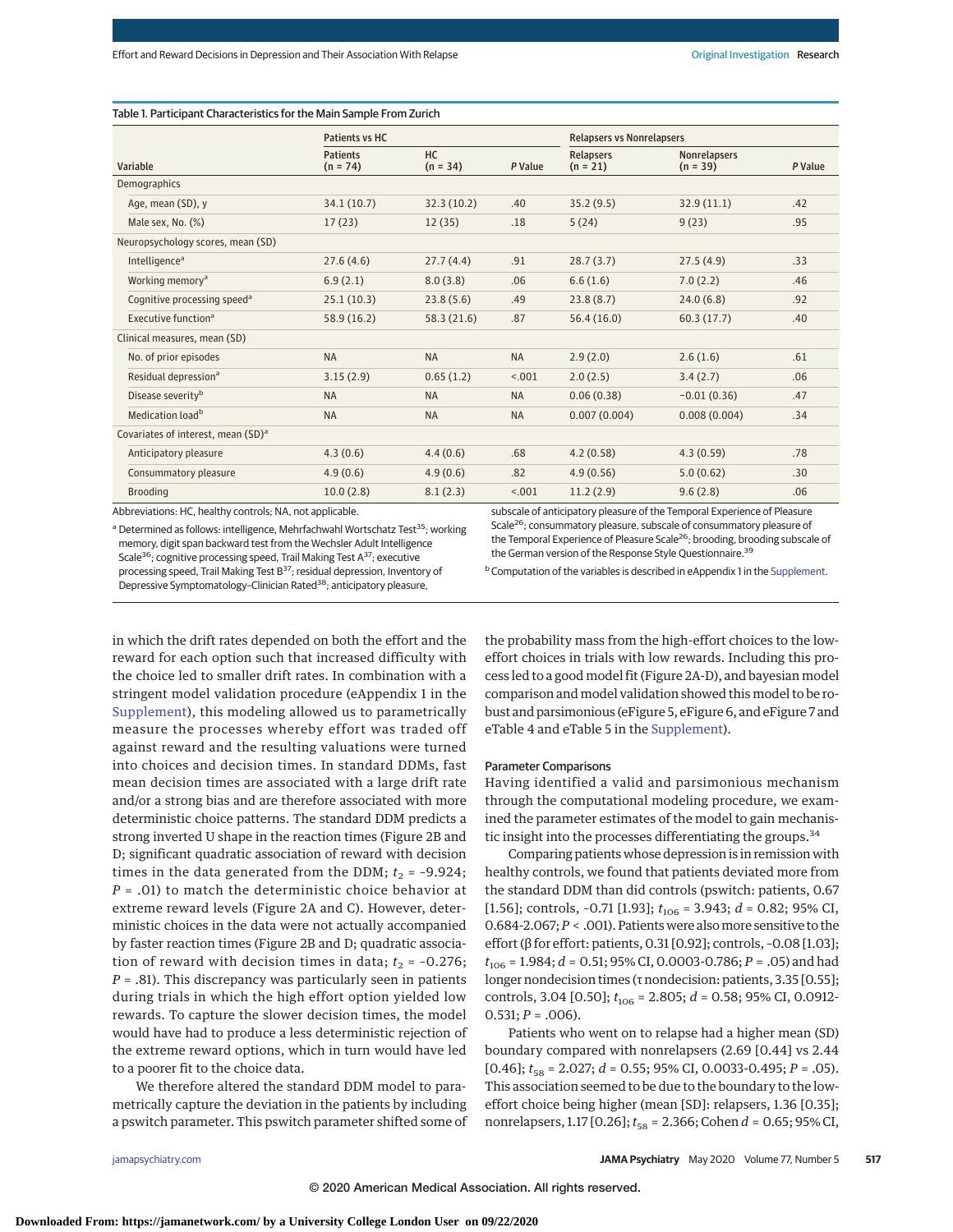

Figure 2. Raw Behavioral Data and Model Fits in the Main Sample

A, Fraction of high-effort choices as a function of reward offered for the high-effort choice comparing patients vs controls. B, Time to first button press as a function of reward offered for the high-effort choice comparing patients vs controls. C, Fraction of high-effort choices as a function of reward offered for the high-effort choice comparing relapsers vs nonrelapsers. D, Time to first button press as a function of reward offered for the high-effort choice comparing relapsers vs nonrelapsers. Solid lines indicate group mean values in the raw data and the surrounding shaded areas indicate the SDs of the raw data.

The blue diamonds indicate significant post hoc tests corrected for the false-discovery rate for the individual reward levels. Dotted and dashed lines indicate the mean values of the surrogate data generated from models in all panels. The standard drift-diffusion model (DDM; dotted lines) forces fast decisions to accompany deterministic behavior and hence a prominent inverted U-shape dependence of decision times on reward levels (panels B and D). Inclusion of the deviation process allows the deterministic decisions to be accompanied by longer decision times (dashed lines).

#### Table 2. Behavioral Associations for Fraction of Effortful Choices and Decision Time in the Main Sample

|                                                                                    | Mean (SD) Probability         |                         |                                |                                                    |                                   |                      |  |  |  |
|------------------------------------------------------------------------------------|-------------------------------|-------------------------|--------------------------------|----------------------------------------------------|-----------------------------------|----------------------|--|--|--|
|                                                                                    | Patients vs HC                |                         |                                | <b>Relapsers vs Nonrelapsers</b>                   |                                   |                      |  |  |  |
| Variable                                                                           | <b>Patients</b><br>$(n = 74)$ | <b>HC</b><br>$(n = 34)$ | $P$ Value <sup>a</sup>         | <b>Relapsers</b><br>$(n = 21)$                     | <b>Nonrelapsers</b><br>$(n = 39)$ | P Value <sup>a</sup> |  |  |  |
| Probability of high choice                                                         | 0.501(0.408)                  | 0.693(0.373)            | $< 0.01 / < 0.01$ <sup>b</sup> | 0.472(0.420)                                       | 0.519(0.408)                      | .30/.16 <sup>b</sup> |  |  |  |
| Separate for reward levels                                                         |                               |                         |                                |                                                    |                                   |                      |  |  |  |
| 3                                                                                  | 0.070(0.127)                  | 0.345(0.375)            | 15.001                         | 0.071(0.140)                                       | 0.074(0.129)                      | .94                  |  |  |  |
| 4                                                                                  | 0.124(0.143)                  | 0.494(0.372)            | < .001                         | 0.153(0.218)                                       | 0.123(0.137)                      | .90                  |  |  |  |
| 5                                                                                  | 0.549(0.332)                  | 0.734(0.314)            | .02                            | 0.479(0.335)                                       | 0.598(0.317)                      | .51                  |  |  |  |
| 6                                                                                  | 0.855(0.217)                  | 0.926(0.141)            | .10                            | 0.788(0.288)                                       | 0.887(0.158)                      | .51                  |  |  |  |
| $\overline{7}$                                                                     | 0.908(0.127)                  | 0.964(0.062)            | .03                            | 0.924(0.103)                                       | 0.913(0.117)                      | .90                  |  |  |  |
| Decision time                                                                      | 1.771(0.382)                  | 1.608(0.370)            | $.02/.35^b$                    | 1.954(0.403)                                       | 1.671(0.337)                      | $< 0.01 / .43^b$     |  |  |  |
| Separate for reward levels                                                         |                               |                         |                                |                                                    |                                   |                      |  |  |  |
| 3                                                                                  | 1.835(0.365)                  | 1.771(0.370)            | .14                            | 2.016(0.415)                                       | 1.737(0.304)                      | .009                 |  |  |  |
| $\overline{4}$                                                                     | 1.806 (0.338)                 | 1.689(0.412)            | .14                            | 1.966 (0.360)                                      | 1.710 (0.307)                     | .009                 |  |  |  |
| 5                                                                                  | 1.881(0.401)                  | 1.643(0.383)            | .03                            | 2.135(0.355)                                       | 1.761(0.354)                      | .002                 |  |  |  |
| 6                                                                                  | 1.638(0.401)                  | 1.462(0.305)            | .05                            | 1.822 (0.398)                                      | 1.524(0.359)                      | .009                 |  |  |  |
| $\overline{7}$                                                                     | 1.697(0.346)                  | 1.528(0.292)            | .05                            | 1.831(0.387)                                       | 1.620(0.292)                      | .02                  |  |  |  |
| Abbreviation: HC, healthy control.                                                 |                               |                         |                                | rate-corrected post hoc tests.                     |                                   |                      |  |  |  |
| <sup>a</sup> Unless stated otherwise, P values are determined from false discovery |                               |                         |                                | <sup>b</sup> Of main effect/of interaction effect. |                                   |                      |  |  |  |

0.029-0.349; *P* = .02), as depicted in Figure 3A. We confirmed this in exploratory analyses, finding that it was present across different models. Hence, relapsers needed more evidence before they could commit to a decision. See eFig-ure 10 in the [Supplement](https://jamanetwork.com/journals/jama/fullarticle/10.1001/jamapsychiatry.2019.4971?utm_campaign=articlePDF%26utm_medium=articlePDFlink%26utm_source=articlePDF%26utm_content=jamapsychiatry.2019.4971) for all parameter comparisons in the winning model.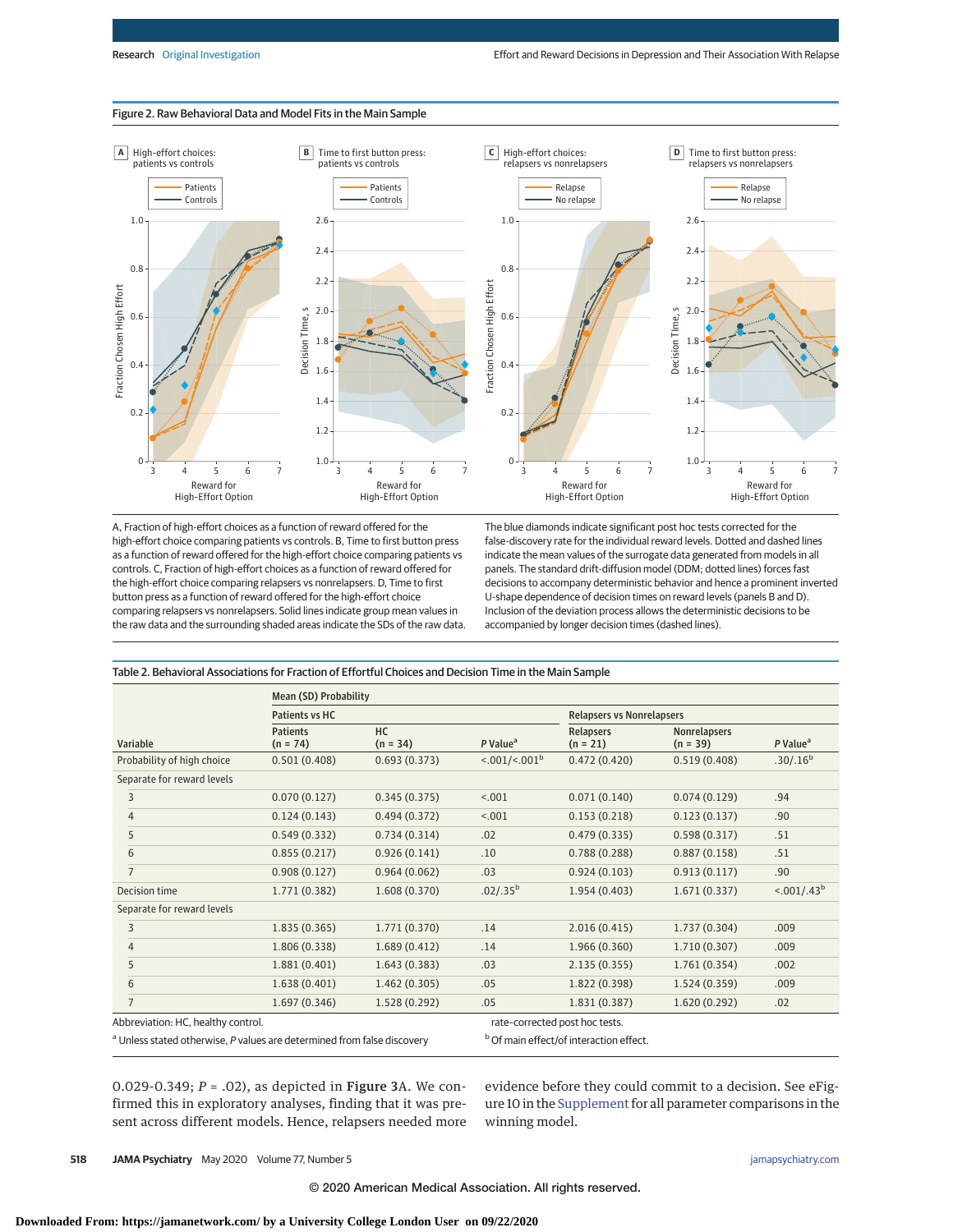## Figure 3. Mean Lower Boundary and Relapse Prediction



A, Mean lower boundary for relapse and no-relapse groups in the main sample. B, Mean lower boundary for relapse and no-relapse groups in the replication sample. Error bars indicate SDs. C, Balanced accuracy of relapse prediction using decision times for the main sample. D, Balanced accuracy of relapse prediction using decision times for the replication sample. Error bars indicate

95% bayesian credible intervals. Dashed blue lines indicate the chance level. LOOCV indicates leave-one-out cross-validation.

 $a P$  < .05 from chance level.

#### Prediction

Decision time predicted relapse (main sample balanced leaveone-out cross-validation accuracy = 0.66;*P* = .007; Figure 3C). The lower boundary did not improve accuracy further.

## Covariates

Relapsers and nonrelapsers did not differ on any of the clinical variables (Table 1).<sup>26,33-37</sup> Rumination did differ between patients and healthy controls ( $t_{106}$  = 3.417; 95% CI, 0.790-2.975; *P* < .001) but was not associated with decision time  $(r = -0.01; P = .88)$ .

## Replication Sample Results

The behavioral differences between patients and controls did not replicate. This was due to a difference between the healthy control samples between sites  $(F_{1,51} = 23.22; P < .001)$ , whereas no difference between the patient samples was found  $(F_{1,91} = 3.219; P = .08)$ . Despite these differences between the samples, computational model comparison and validation identified the same mechanisms in the replication sample (eFigure 8 in the [Supplement\)](https://jamanetwork.com/journals/jama/fullarticle/10.1001/jamapsychiatry.2019.4971?utm_campaign=articlePDF%26utm_medium=articlePDFlink%26utm_source=articlePDF%26utm_content=jamapsychiatry.2019.4971).

The findings associated with relapse were qualitatively replicated but generally failed to reach statistical significance in the smaller replication sample. Patients who went on to relapse were also slower in deciding between the low-effort option and the high-effort option, which was also captured by an increase in the low boundary (eTable 7 and eFigure 9 in the [Supplement;](https://jamanetwork.com/journals/jama/fullarticle/10.1001/jamapsychiatry.2019.4971?utm_campaign=articlePDF%26utm_medium=articlePDFlink%26utm_source=articlePDF%26utm_content=jamapsychiatry.2019.4971) Figure 3B).

When applied to the replication sample, the prediction weights and thresholds from the main sample predicted relapse on the replication sample above chance, with a balanced accuracy of 0.71 (*P* = .03; Figure 3D). Patients who discontinued antidepressants and relapsed showed the same numerically reduced vigor during effort execution after discontinuation ( $F_{1,11}$  = 0.1.918; *P* = .19; eFigure 4B in the [Supplement\)](https://jamanetwork.com/journals/jama/fullarticle/10.1001/jamapsychiatry.2019.4971?utm_campaign=articlePDF%26utm_medium=articlePDFlink%26utm_source=articlePDF%26utm_content=jamapsychiatry.2019.4971).

# Discussion

The choice to exert effort to gain rewards differentiated patients whose depression was in remission and who were still taking antidepressants from healthy, never-depressed controls, and the time taken to make that decision was predictive of subsequent relapse. In addition, the choice process differentiated among patients who would go on to relapse after discontinuing their antidepressant medication. However, the choice process showed only marginal signatures of the medication discontinuation itself. Computational modeling identified some mechanisms underlying these differences and suggested novel mechanisms that were robust in the face of variations between sites. Several aspects of the findings deserve discussion.

First, the differentiation between the patient and control group was entirely located within the decision-making process itself and not in the actual execution of the effortful behavior, even though the computational model identified effort sensitivity as being one of the parameters differentiating the groups. Hence, even though patients whose depression was in remission weighted a prospective effort more negatively in their choices, they went on to perform it with equal vigor.

Second, reward sensitivity did not differentiate patients whose depression was in remission and who were still taking antidepressants from healthy controls. This finding is in keeping with a lack of group differences in self-reported anticipa-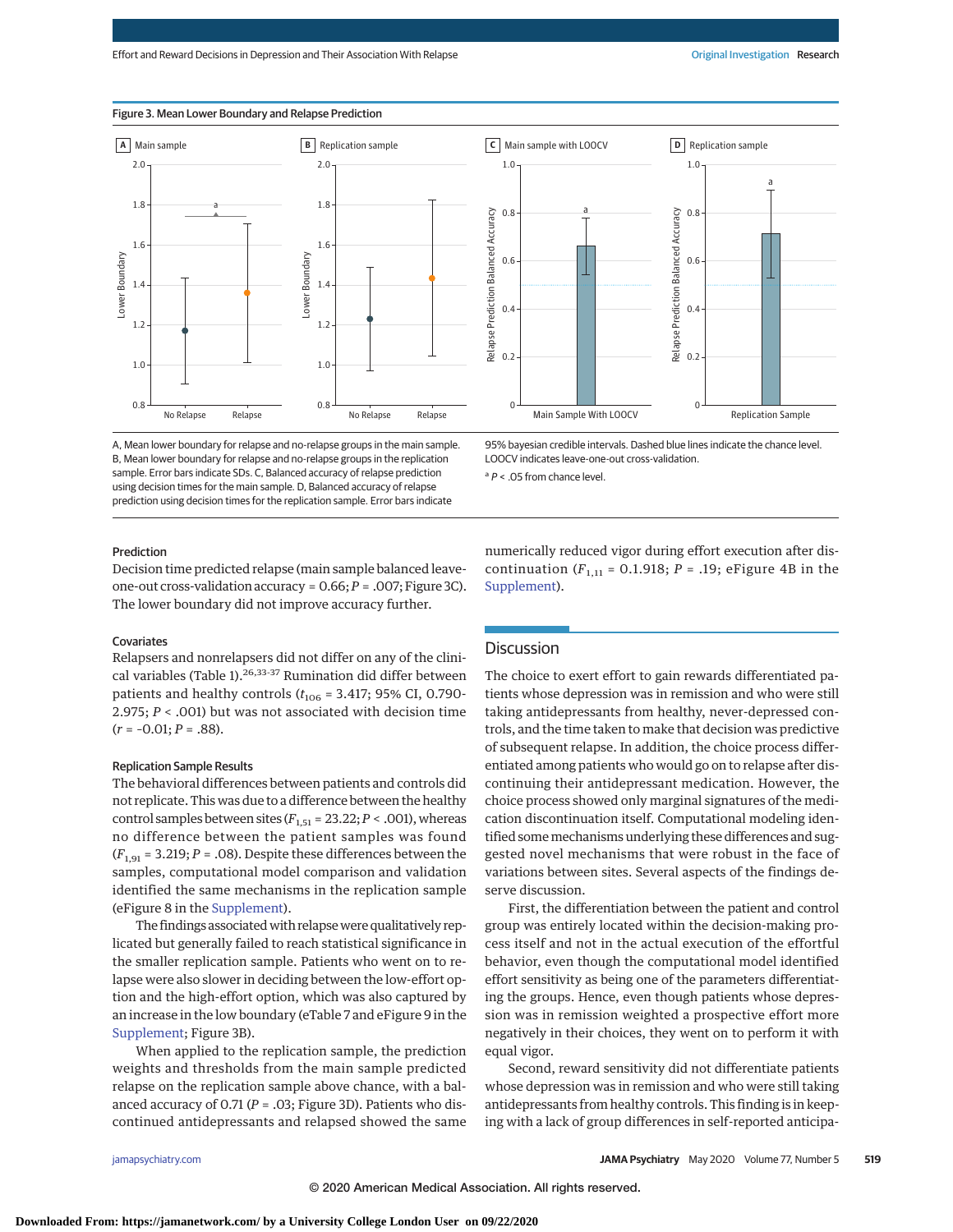tory and consummatory pleasure in our study.However, it contrasts with results on reward and effort decisions in the depressed state itself, which appears to be associated with changes in both sensitivity to rewards and effort.<sup>14,15</sup> Hence, effort anticipation may be more persistently altered than reward sensitivity.

Third, the duration of the decision process overall was predictive of subsequent relapse, and this predictive power generalized without decrement to the replication sample, which was treated as a left-out validation sample for all analyses presented. In the model, the effect was partially captured by the boundary to the low-effort choice, which was more pronounced in subsequent relapsers. The boundary effect is mechanistically distinct, uniquely associated with relapse, and suggests a particular struggle to accumulate evidence toward the low-effort choices among those who go on to relapse. It did not improve prediction accuracy beyond the decision times alone, suggesting that some of the predictive power of long decision times was taken up by other decision time–associated parameters or was reduced by the choices.

Fourth, decision times and choices were dissociated in patients; when having to expend large effort for relatively little reward, patients were highly deterministic in their choices but took longer to decide. The standard account for choices and reaction times, the  $DDM<sub>1</sub><sup>40</sup>$  strongly links determinism with speed and was unable to capture this pattern. Adding a mechanism, pswitch, that increased the probability of low-effort choices in trials with low rewards on offer enabled the model to capture the deviation from the standard DDM. This pswitch parameter distinguished the patients whose depression was in remission and who were still taking antidepressants from the controls and, hence, captured the selective deviation of the patient group from the standard DDM. It is possible that this pswitch deviation in the patients is indicative of a change-of-mind process.<sup>41-43</sup> Clinically, this could relate to observations in behavioral activation psychotherapy<sup>17</sup> whereby depression is thought to be characterized by a tendency to make plans that involve more effort and less reward than tolerable to the individual. Such plans result in last-minute changes of mind when the effort execution is imminent, and the repeated abandonment of plans is thought to be associated with self-efficacy. Behavioral activation treatment focuses on providing clients with tools to make realistic plans.

Fifth, the discontinuation of antidepressant medications did not have an effect on choice behavior or the exertion of the effortful behavior. This finding may be due to the limited statistical power of the study, but in the presence of a strong group difference, it suggests that antidepressants do not normalize decision-making abnormalities directly. The lack of effect on the exertion of the effortful behavior is surprising given that escitalopram, a highly selective serotonin reuptake inhibitor, reduces the process by which holding a grip becomes more effortful over time.<sup>20</sup> The rate of button presses here showed no effect of antidepressant discontinuation. The fact that the effect of escitalopram was seen very rapidly<sup>20</sup> but that no effect is seen after 5 half-times suggests either a slowing down of the recovery or a lack of sensitivity in our task. The design of the study allowed the association between discontinuation and relapse to be examined, albeit in a smaller sample. This nevertheless showed a consistent effect, with a slowing of button pressing after antidepressant discontinuation among those who went on to relapse, suggesting that the absence of an effect in the group as a whole might be due to differential effects in individuals, which in turn might be associated with relapse likelihood.

## Limitations

The study has strengths, but also important limitations. First, while the patient groups were comparable, the healthy control behavior in the 2 sites differed. Hence, although the results pertaining to variation within the patient group was replicated qualitatively, our interpretations of the differences between controls and patients rely on the results in the main sample but clearly require examination of external motivating factors associated with task behavior in control participants. Second, test-retest reliability was at most moderate, suggesting one reason for the partial replication in the validation sample. Third, the sample was small, reflecting recruitment challenges for such studies. Fourth, the study used a purely observational design. Hence, any longitudinal associations could arise not from the discontinuation of the medication itself but from a nocebo-like response to the discontinuation. The absence of a robust association between discontinuation and vigor could be in keeping with such an interpretation.

# **Conclusions**

In this study, choices about effortful behavior remained altered even after near-complete remission of depression, predisposed patients toward relapse, and predicted relapse, but the decision findings are dissociated from the actual execution of the effortful behaviors. This study exemplifies the possibility of applying computational techniques $44-46$  to a problem of eminent clinical importance, namely the management of antidepressant discontinuation.

#### ARTICLE INFORMATION

**Accepted for Publication:** December 24, 2019. **Published Online:** February 19, 2020. doi[:10.1001/jamapsychiatry.2019.4971](https://jamanetwork.com/journals/jama/fullarticle/10.1001/jamapsychiatry.2019.4971?utm_campaign=articlePDF%26utm_medium=articlePDFlink%26utm_source=articlePDF%26utm_content=jamapsychiatry.2019.4971)

**Author Affiliations:** Translational Neuromodeling Unit, University of Zurich and Swiss Federal Institute of Technology in Zurich, Zurich, Switzerland (Berwian, Stephan, Huys); Hospital of Psychiatry, University of Zurich, Zurich, Switzerland (Berwian, Seifritz, Huys); Charité Universitätsmedizin, Campus Charité Mitte, Berlin, Germany (Wenzel, Walter); Department of Psychology, University of California, Berkeley (Collins); Wellcome Centre for Human Neuroimaging, University College London, London, United Kingdom (Stephan); Max Planck Institute for Metabolism Research, Cologne, Germany

(Stephan); Division of Psychiatry, University College London, London, United Kingdom (Huys); Max Planck UCL Centre for Computational Psychiatry and Ageing Research, University College London, London, United Kingdom (Huys).

**Author Contributions:** Ms Berwian and Dr Huys had full access to all the data in the study and take responsibility for the integrity of the data and the accuracy of the data analysis.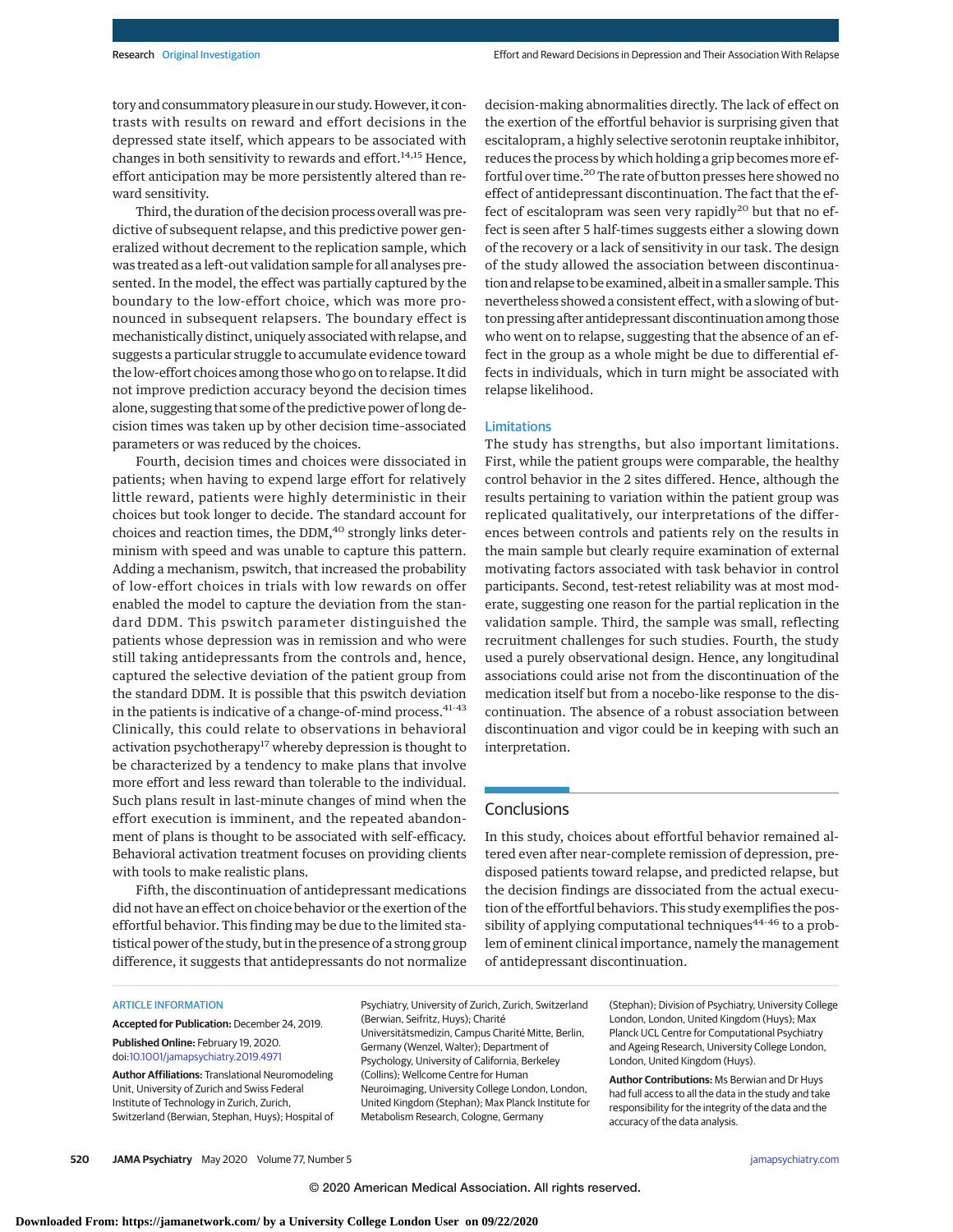Concept and design: Walter, Huys. Acquisition, analysis, or interpretation of data: Berwian, Wenzel, Collins, Seifritz, Stephan, Walter, Huys.

Drafting of the manuscript: Berwian, Huys. Critical revision of the manuscript for important intellectual content: All authors. Statistical analysis: Berwian, Collins, Huys.

Obtained funding: Stephan, Walter, Huys. Administrative, technical, or material support: Berwian, Collins, Seifritz, Stephan, Walter, Huys. Supervision: Seifritz, Stephan, Walter, Huys.

**Conflict of Interest Disclosures:** Dr Collins reported serving as a consultant for Hoffmann-La Roche. No other disclosures were reported.

**Funding/Support:** This research was funded by Swiss National Science Foundation project grant 320030L\_153449/1 (Dr Huys) and by grant WA 1539/5-1 from the Deutsche Forschungsgesellschaft to (Dr Walter). Additional funds were provided by the Clinical Research Priority Program "Molecular Imaging" at the University of Zurich and by the René and Susanne Braginsky Foundation (Dr Stephan).

**Role of the Funder/Sponsor:** The funding sources had no role in the design and conduct of the study; collection, management, analysis, and interpretation of the data; preparation, review, or approval of the manuscript; and decision to submit the manuscript for publication.

**Additional Contributions:** Inga Schnuerer, Dipl Psych, and Daniel Renz (Translational Neuromodeling Unit, University of Zurich and ETH Zurich, Zurich, Switzerland) and Leonie Kuehn and Christian Stoppel, MD, PhD (Charité Universitätsmedizin, Campus Charité Mitte, Berlin, Germany), assisted with planning, managing, and conducting the study. Maya Schneebeli, MSc (Translational Neuromodeling Unit, University of Zurich and ETH Zurich, Zurich, Switzerland), Silvia Maier (Translational Neuromodeling Unit, University of Zurich and ETH Zurich; Zurich Center for Neuroeconomics, Department of Economics, University of Zurich; and Neuroscience Center Zurich, University of Zurich and ETH Zurich, Zurich, Switzerland), and Frederike Petzschner (Translational Neuromodeling Unit, University of Zurich and ETH Zurich, Zurich, Switzerland) assisted with discussions and advice on the analyses. Ms Schnuerer and Dr Renz were compensated for their contributions. Drs Stoppel, Maier, and Petzschner and Mss Kuehn and Schneebeli were not compensated for their contributions.

#### **REFERENCES**

**1**. Geddes JR, Carney SM, Davies C, et al. Relapse prevention with antidepressant drug treatment in depressive disorders: a systematic review. Lancet. 2003;361(9358):653-661. doi[:10.1016/S0140-6736](https://dx.doi.org/10.1016/S0140-6736(03)12599-8) [\(03\)12599-8](https://dx.doi.org/10.1016/S0140-6736(03)12599-8)

**2**. Bauer M, Pfennig A, Severus E, Whybrow PC, Angst J, Möller HJ; World Federation of Societies of Biological Psychiatry. Task Force on Unipolar Depressive Disorders. World Federation of Societies of Biological Psychiatry (WFSBP) guidelines for biological treatment of unipolar depressive disorders, part 1: update 2013 on the acute and continuation treatment of unipolar depressive disorders. World J Biol Psychiatry. 2013;14(5):334- 385. doi[:10.3109/15622975.2013.804195](https://dx.doi.org/10.3109/15622975.2013.804195)

**3**. National Institute for Health and Clinical Excellence. Guidance: Depression: The Treatment and Management of Depression in Adults (Updated Edition). Leicester, UK: British Psychological Society; 2010.

**4**. Berwian IM, Walter H, Seifritz E, Huys QJM. Predicting relapse after antidepressant withdrawal—a systematic review. Psychol Med. 2017;47(3):426-437. doi[:10.1017/](https://dx.doi.org/10.1017/S0033291716002580) [S0033291716002580](https://dx.doi.org/10.1017/S0033291716002580)

**5**. Frank E, Prien RF, Jarrett RB, et al. Conceptualization and rationale for consensus definitions of terms in major depressive disorder: remission, recovery, relapse, and recurrence. Arch Gen Psychiatry. 1991;48(9):851-855. doi[:10.1001/](https://jamanetwork.com/journals/jama/fullarticle/10.1001/archpsyc.1991.01810330075011?utm_campaign=articlePDF%26utm_medium=articlePDFlink%26utm_source=articlePDF%26utm_content=jamapsychiatry.2019.4971) [archpsyc.1991.01810330075011](https://jamanetwork.com/journals/jama/fullarticle/10.1001/archpsyc.1991.01810330075011?utm_campaign=articlePDF%26utm_medium=articlePDFlink%26utm_source=articlePDF%26utm_content=jamapsychiatry.2019.4971)

**6**. Keller MB, Shapiro RW, Lavori PW, Wolfe N. Relapse in major depressive disorder: analysis with the life table. Arch Gen Psychiatry. 1982;39(8):911- 915. doi[:10.1001/archpsyc.1982.04290080031005](https://jamanetwork.com/journals/jama/fullarticle/10.1001/archpsyc.1982.04290080031005?utm_campaign=articlePDF%26utm_medium=articlePDFlink%26utm_source=articlePDF%26utm_content=jamapsychiatry.2019.4971)

**7**. Andrews PW, Kornstein SG, Halberstadt LJ, Gardner CO, Neale MC. Blue again: perturbational effects of antidepressants suggest monoaminergic homeostasis in major depression. Front Psychol. 2011;2:159. doi[:10.3389/fpsyg.2011.00159](https://dx.doi.org/10.3389/fpsyg.2011.00159)

**8**. Kaymaz N, van Os J, Loonen AJM, Nolen WA. Evidence that patients with single versus recurrent depressive episodes are differentially sensitive to treatment discontinuation: a meta-analysis of placebo-controlled randomized trials. J Clin Psychiatry. 2008;69(9):1423-1436. doi[:10.4088/JCP.](https://dx.doi.org/10.4088/JCP.v69n0910) [v69n0910](https://dx.doi.org/10.4088/JCP.v69n0910)

**9**. Viguera AC, Baldessarini RJ, Friedberg J. Discontinuing antidepressant treatment in major depression. Harv Rev Psychiatry. 1998;5(6):293-306. doi[:10.3109/10673229809003578](https://dx.doi.org/10.3109/10673229809003578)

**10**. American Psychiatric Association. Diagnostic and Statistical Manual of Mental Disorders. 3rd ed. Washington, DC: American Psychiatric Association; 1980.

**11**. World Health Organization. International Classification of Diseases and Related Health Problems, 10th Revision. Geneva, Switzerland: World Health Organization; 1992.

**12**. McGlinchey JB, Zimmerman M, Young D, Chelminski I. Diagnosing major depressive disorder VIII: are some symptoms better than others? J Nerv Ment Dis. 2006;194(10):785-790. doi[:10.1097/01.](https://dx.doi.org/10.1097/01.nmd.0000240222.75201.aa) [nmd.0000240222.75201.aa](https://dx.doi.org/10.1097/01.nmd.0000240222.75201.aa)

**13**. Treadway MT, Zald DH. Reconsidering anhedonia in depression: lessons from translational neuroscience. Neurosci Biobehav Rev. 2011;35(3): 537-555. doi[:10.1016/j.neubiorev.2010.06.006](https://dx.doi.org/10.1016/j.neubiorev.2010.06.006)

**14**. Treadway MT, Bossaller NA, Shelton RC, Zald DH. Effort-based decision-making in major depressive disorder: a translational model of motivational anhedonia.J Abnorm Psychol. 2012;121 (3):553-558. doi[:10.1037/a0028813](https://dx.doi.org/10.1037/a0028813)

**15**. Yang XH, Huang J, Zhu CY, et al. Motivational deficits in effort-based decision making in individuals with subsyndromal depression, first-episode and remitted depression patients. Psychiatry Res. 2014;220(3):874-882. doi[:10.1016/j.](https://dx.doi.org/10.1016/j.psychres.2014.08.056) [psychres.2014.08.056](https://dx.doi.org/10.1016/j.psychres.2014.08.056)

**16**. Cooper JA, Arulpragasam AR, Treadway MT. Anhedonia in depression: biological mechanisms and computational models. Curr Opin Behav Sci. 2018;22:128-135. doi[:10.1016/j.cobeha.2018.01.024](https://dx.doi.org/10.1016/j.cobeha.2018.01.024)

**17**. Dimidjian S, Hollon SD, Dobson KS, et al. Randomized trial of behavioral activation, cognitive therapy, and antidepressant medication in the acute treatment of adults with major depression. J Consult Clin Psychol. 2006;74(4):658-670. doi[:10.](https://dx.doi.org/10.1037/0022-006X.74.4.658) [1037/0022-006X.74.4.658](https://dx.doi.org/10.1037/0022-006X.74.4.658)

**18**. Salamone JD, Correa M, Farrar AM, Nunes EJ, Pardo M. Dopamine, behavioral economics, and effort. Front Behav Neurosci. 2009;3:13. doi[:10.](https://dx.doi.org/10.3389/neuro.08.013.2009) [3389/neuro.08.013.2009](https://dx.doi.org/10.3389/neuro.08.013.2009)

**19**. Husain M, Roiser JP. Neuroscience of apathy and anhedonia: a transdiagnostic approach. Nat Rev Neurosci. 2018;19(8):470-484. doi[:10.1038/](https://dx.doi.org/10.1038/s41583-018-0029-9) [s41583-018-0029-9](https://dx.doi.org/10.1038/s41583-018-0029-9)

**20**. Meyniel F, Goodwin GM, Deakin JW, et al. A specific role for serotonin in overcoming effort cost. Elife. 2016;5:e17282. doi[:10.7554/eLife.](https://dx.doi.org/10.7554/eLife.17282) [17282](https://dx.doi.org/10.7554/eLife.17282)

**21**. Lewinsohn P, Youngren M, Grosscup S. Reinforcement and depression. In: Depue RA, ed. The Psychobiology of Depressive Disorders: Implications for the Effects of Stress. New York, NY: Academic Press; 1979:291-316.

**22**. Jacobson NS, Dobson KS, Truax PA, et al. A component analysis of cognitive-behavioral treatment for depression.J Consult Clin Psychol. 1996;64(2):295-304. doi[:10.1037/0022-006X.](https://dx.doi.org/10.1037/0022-006X.64.2.295) [64.2.295](https://dx.doi.org/10.1037/0022-006X.64.2.295)

**23**. Huys QJM, Pizzagalli DA, Bogdan R, Dayan P. Mapping anhedonia onto reinforcement learning: a behavioural meta-analysis. Biol Mood Anxiety Disord. 2013;3(1):12. doi[:10.1186/2045-5380-3-12](https://dx.doi.org/10.1186/2045-5380-3-12)

**24**. American Psychiatric Association. Diagnostic and Statistical Manual of Mental Disorders. 5th ed. Washington, DC: American Psychiatric Association; 2013.

**25**. Dichter GS, Smoski MJ, Kampov-Polevoy AB, Gallop R, Garbutt JC. Unipolar depression does not moderate responses to the Sweet Taste Test. Depress Anxiety. 2010;27(9):859-863. doi[:10.1002/](https://dx.doi.org/10.1002/da.20690) [da.20690](https://dx.doi.org/10.1002/da.20690)

**26**. Gard DE, Germans Gard M, Kring AM, John OP. Anticipatory and consummatory components of the experience of pleasure: a scale development study.J Res Pers. 2006;40:1086-1102. doi[:10.1016/](https://dx.doi.org/10.1016/j.jrp.2005.11.001) [j.jrp.2005.11.001](https://dx.doi.org/10.1016/j.jrp.2005.11.001)

**27**. Huys QJM, Daw ND, Dayan P. Depression: a decision-theoretic analysis. Annu Rev Neurosci. 2015;38:1-23. doi[:10.1146/annurev-neuro-071714-](https://dx.doi.org/10.1146/annurev-neuro-071714-033928) [033928](https://dx.doi.org/10.1146/annurev-neuro-071714-033928)

**28**. Gold JM, Strauss GP, Waltz JA, Robinson BM, Brown JK, Frank MJ. Negative symptoms of schizophrenia are associated with abnormal effort-cost computations. Biol Psychiatry. 2013;74 (2):130-136. doi[:10.1016/j.biopsych.2012.12.022](https://dx.doi.org/10.1016/j.biopsych.2012.12.022)

**29**. World Medical Association. World Medical Association Declaration of Helsinki: ethical principles for medical research involving human subjects.JAMA. 2013;310(20):2191-2194. doi[:10.](https://jamanetwork.com/journals/jama/fullarticle/10.1001/jama.2013.281053?utm_campaign=articlePDF%26utm_medium=articlePDFlink%26utm_source=articlePDF%26utm_content=jamapsychiatry.2019.4971) [1001/jama.2013.281053](https://jamanetwork.com/journals/jama/fullarticle/10.1001/jama.2013.281053?utm_campaign=articlePDF%26utm_medium=articlePDFlink%26utm_source=articlePDF%26utm_content=jamapsychiatry.2019.4971)

**30**. Wakefield JC, Schmitz MF. When does depression become a disorder? using recurrence rates to evaluate the validity of proposed changes in major depression diagnostic thresholds. World Psychiatry. 2013;12(1):44-52. doi[:10.1002/wps.](https://dx.doi.org/10.1002/wps.20015) [20015](https://dx.doi.org/10.1002/wps.20015)

**31**. Wittchen HU, Fydrich T. Strukturiertes klinisches Interview für DSM-IV: Manual zum SKID-I und SKID-II. Göttingen, DE: Hofgrefe; 1997.